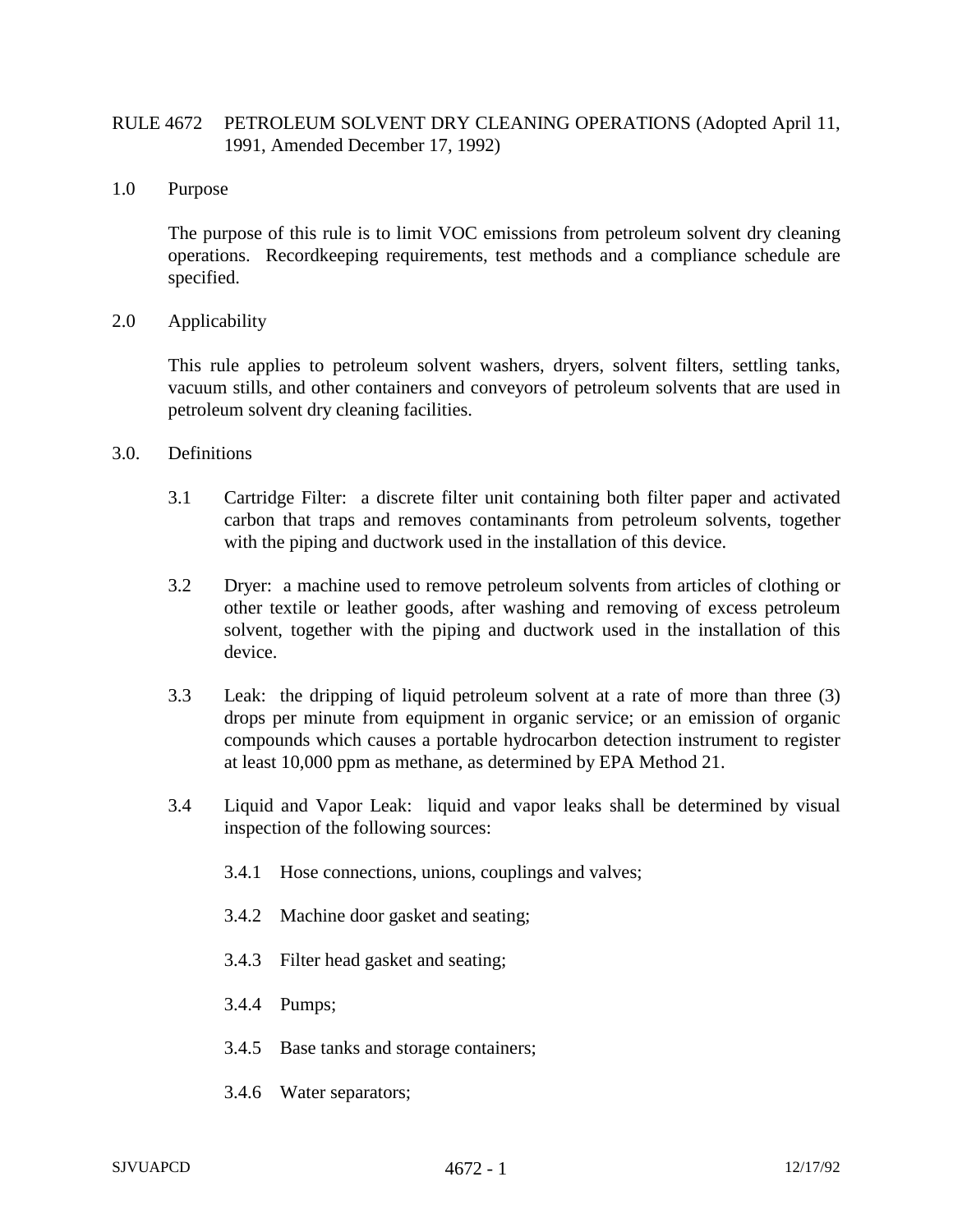- 3.4.7 Filter sludge recovery;
- 3.4.8 Distillation unit;
- 3.4.9 Diverter valves;
- 3.4.10 Saturated lint from lint basket; and

3.4.11 Cartridge filters.

- 3.5 Petroleum Solvent Dry Cleaner: a dry cleaning facility that uses petroleum solvent in a combination of washers, dryers, filters, stills, and settling tanks.
- 3.6 Petroleum Solvent: any clear petroleum distillate having a minimum flash point of 100°F, and the following distillation ranges: not less than 50 percent over at 350°F, 90 percent over at 375°F, and the end point not higher than 410°F. The distillation is performed at standard conditions.
- 3.7 Portable Hydrocarbon Detection Instrument: a hydrocarbon analyzer which uses the flame ionization detection or thermal conductivity methods and satisfies Method 21, 40 CFR Part 60. The instrument shall be equated to calibrating on methane and sampling at one (1) liter per minute.
- 3.8 Solvent Recovery Dryer: a class of dry cleaning dryers that employs a condenser to condense and recover solvent vapors evaporated in a closed-loop stream of heated air, together with the piping and ductwork used in the installation of this device.
- 3.9 Washer: a machine which agitates fabric articles in a petroleum solvent bath and spins the articles to remove the solvent, together with the piping and ductwork used in the installation of this device.
- 4.0 Exemptions

Dry cleaning facilities which use perchloroethylene dry cleaning solvents exclusively are not subject to this rule.

5.0 Requirements

A petroleum solvent dry cleaner shall comply with all of the following requirements:

5.1 Petroleum solvent dry cleaning equipment shall not be operated if solvent liquid and/or vapor is leaking from any portion of the equipment.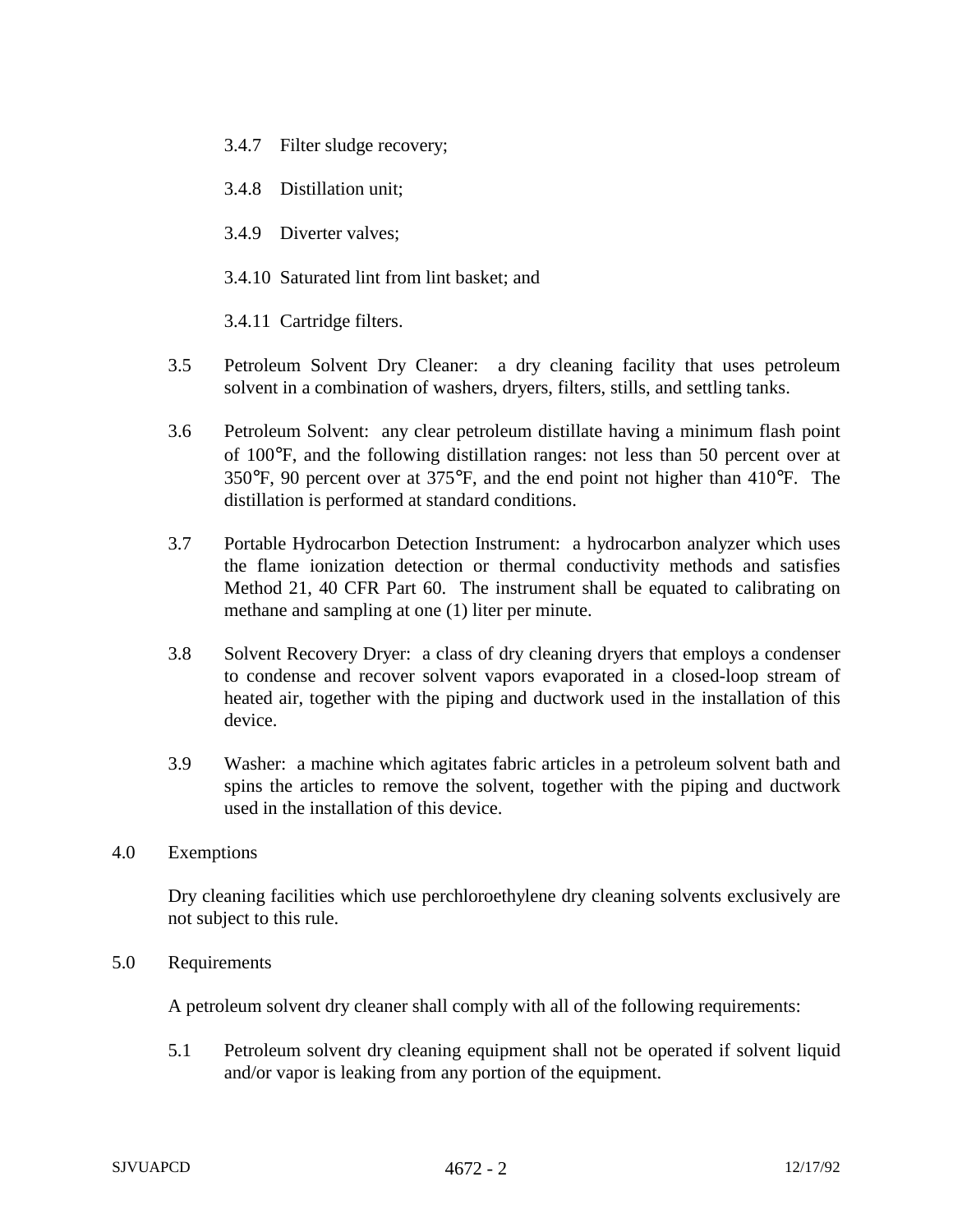- 5.2 Solvents shall be stored in closed containers, except where closed containers are prohibited by law, regulation, or fire control authority.
- 5.3 All washer lint traps, button traps, access doors and other parts of the equipment where solvent may be exposed to the atmosphere shall be kept closed at all times except as required for proper operation or maintenance.
- 5.4 All wastes from dry cleaning facilities subject to Department of Health Services regulation shall be stored, transported and disposed of in accordance with Department of Health Services regulations.
- 5.5 The used filtering material shall be put into a sealed container immediately after removal from the filter, unless the dry cleaning system is equipped with one of the following filtering systems:
	- 5.5.1 Cartridge filters containing paper or carbon or a combination thereof which are fully drained in a sealed filter housing for at least 24 hours before being discarded, or 12 hours if the filter is dried in a dryer vented to an emission control device; or
	- 5.5.2 Reduce the petroleum solvent content in all filtration wastes to one (1.0) kilograms or less per 100 kilograms dry weight of articles dry cleaned, before disposal, and exposure to the atmosphere.
- 5.6 A clearly visible label specifying leak inspection and leak repair cycle information for petroleum solvent dryers shall be posted. Such information should state:

"To protect against fire hazards, loss of valuable solvents, and emissions of solvents to the atmosphere, periodic inspection of this equipment for evidence of leaks and prompt repair of any leaks is recommended. The EPA recommends that the equipment be inspected every 15 days. Each owner or operator shall repair all petroleum solvent vapor and liquid leaks within three (3) working days after identifying the sources of the leaks. If necessary repair parts are not on hand the owner or operator shall order these parts within three (3) working days, and repair the leaks no later than three (3) working days following the arrival of the necessary parts."

- 5.7 Articles which have been cleaned shall be transferred to the dryer within five (5) minutes after they are received from the washer, or shall be stored in closed transfer carts.
- 5.8 Emission Control Requirements: A person shall not operate any petroleum solvent dry cleaner unless one of the following requirements is satisfied: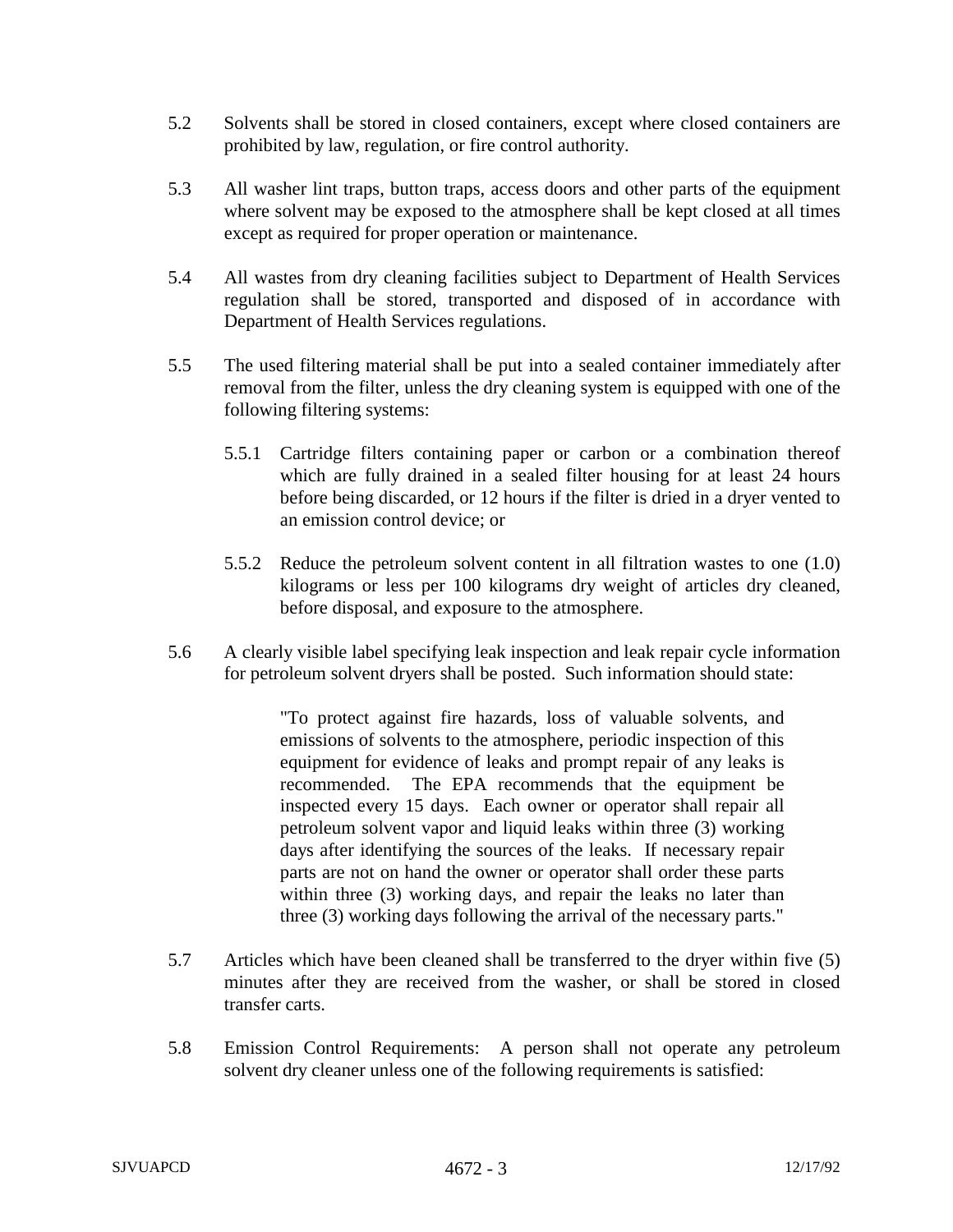- 5.8.1 Add-On-Control Device: All exhaust gases from drying tumblers, washers, and cabinets are vented through a control device, which reduces the total emissions of petroleum solvent vapors by at least 90 percent by weight.
- 5.8.2 Solvent Recovery Dryer: A solvent recovery dryer that recovers at least 90 percent of petroleum solvent by weight shall be installed. For the purpose of determining compliance with the 90 percent recovery efficiency of this Section, three (3) kilograms of petroleum solvent emitted per 100 kilograms dry weight of articles cleaned shall be deemed to be in compliance.
- 5.9 The flow rate of recovered solvent from the solvent recovery dryer at the termination of the recovery cycle shall not exceed 0.05 liters per minute.
- 6.0 Administrative Requirements
	- 6.1 Recordkeeping

The following records shall be retained for a minimum of two (2) years and made available for inspection by the APCO upon request.

- 6.1.1 Usage Records: Any person seeking to satisfy the requirements of this rule shall maintain purchase and actual usage records showing amounts of solvents purchased and used.
- 6.1.2 Solvent Filtration Records: Any person subject to the requirements of this rule shall maintain records of pre-washed weight of articles cleaned per load.
- 6.1.3 Solvent Filtration Waste Records: Any person subject to the requirements of this rule shall maintain records which indicate the amount of volatile organic compounds contained in the filtration waste material per 100 kilograms dry weight of articles dry cleaned.
- 6.2 Test Methods
	- 6.2.1 Determination of Emissions: Emissions of petroleum solvent subject to the rule shall be determined using EPA reference Method 18, EPA Method 25 and EPA Method 25A.
	- 6.2.2 The flow rate of recovered solvent from the solvent recovery dryer shall be determined by EPA CFR Part 60, Subpart JJJ, § 60.624.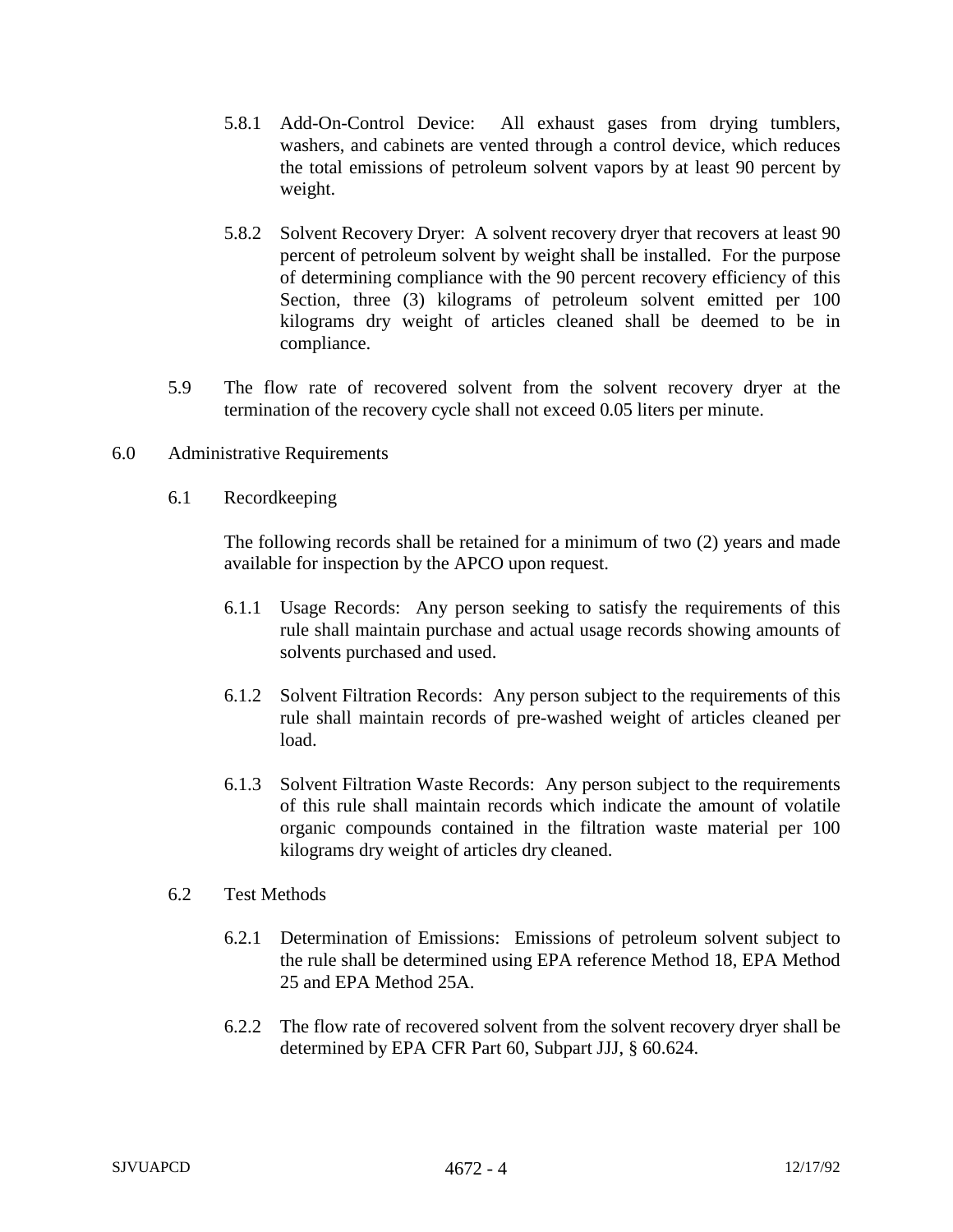- 6.2.3 Leak detection shall be performed with a portable hydrocarbon detection instrument in accordance with EPA Method 21.
- 7.0 Compliance Schedule
	- 7.1 The owner or operator of any existing petroleum dry cleaning facility subject to this rule shall comply with the following increments of progress:
		- 7.1.1 By August 1, 1991, submit to the APCO a plan describing the methods to be used to comply with the applicable rule.
		- 7.1.2 By November 1, 1991, submit a completed application for an Authority to Construct if needed.
		- 7.1.3 By November 1, 1992, be in full compliance.
	- 7.2 The owner of any new petroleum dry cleaning facility shall be in full compliance with this rule upon initial operation.